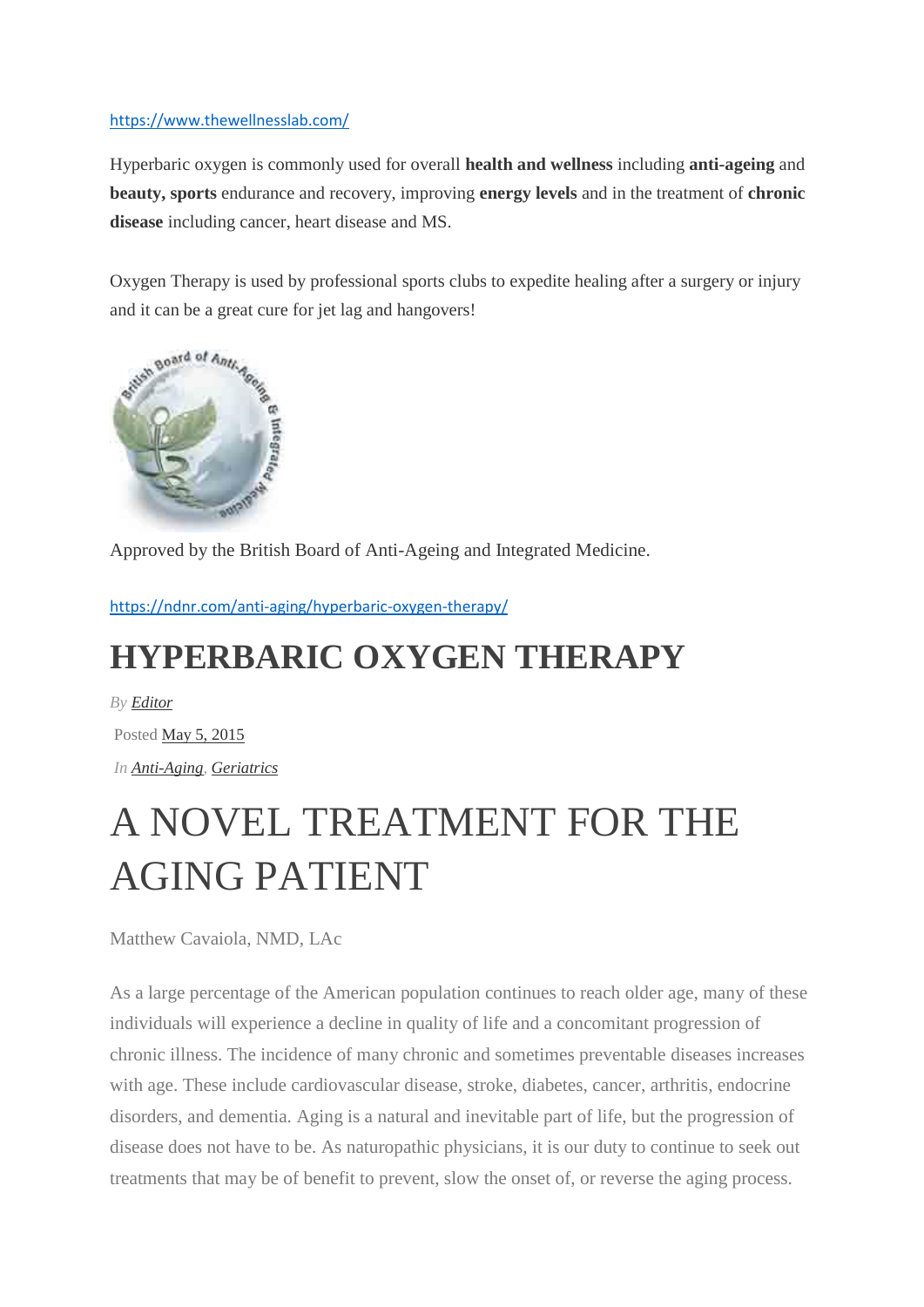While nutrition and lifestyle management and other naturopathic modalities will continue to be the cornerstones of how we treat our patients in the future, one treatment that has only recently garnered attention for its ability to assist in reducing disease and to slow aging is hyperbaric oxygen therapy (HBOT).

### HYPERBARIC OXYGEN THERAPY

HBOT is a treatment in which a person breathes in either 100% oxygen or ambient air, while exposed to increased atmospheric pressure. This takes place in a hyperbaric chamber – an enclosed unit that can either accommodate a single person (a mono-place chamber) or between 2 and 14 patients (a multi-place chamber). Pressures applied while in the chamber usually range from 1.3 to 3 atmospheres absolute (ATA). Any pressure above sea level, or 1 ATA, is considered to be hyperbaric. For ambient air chambers, the pressure forcing oxygen into the body is truly what performs the "magic" during this therapy. Chambers that are able to achieve higher pressures and deliver pure oxygen provide an advantage by increasing oxygen saturation and absorption throughout the body. Even chambers that are considered "mild" hyperbaric chambers, ie, those that apply a pressure between 1.3 and 1.5 ATA, are still widely recognized as a viable treatment option when chambers with a higher pressure are unavailable. Most mild hyperbaric oxygen chambers are found in standalone medical offices, such as in a naturopathic doctor's office, while chambers that apply a pressure anywhere from 1.7 to 3 ATA are found mostly in hospital settings throughout the world.

The origins and development of hyperbaric medicine are closely tied to the history of diving medicine, and the first documented use of HBOT actually precedes the discovery of oxygen itself. In the 1600s, the British physician and priest, Nathaniel Henshaw, developed an airtight room called a "domicilium," in which variable climatic and pressure conditions could be produced, with pressure provided by a large pair of bellows. He stated that "In times of good health this domicilium is proposed as a good expedient to help digestion, to promote insensible respiration, to facilitate breathing and expectoration, and consequently, of excellent use for the prevention of most afflictions of the lungs."<sup>1</sup>

Since Henshaw's time, hyperbaric chambers certainly have come a long way. Advancements in hyperbaric medicine and clinical research in the field continue to demonstrate countless benefits of HBOT for patients. HBOT has traditionally been used primarily to treat cases of decompression sickness and has also shown phenomenal results in assisting in wound repair due to burns, diabetes, or crush injuries. More recently, HBOT has also shown promise as a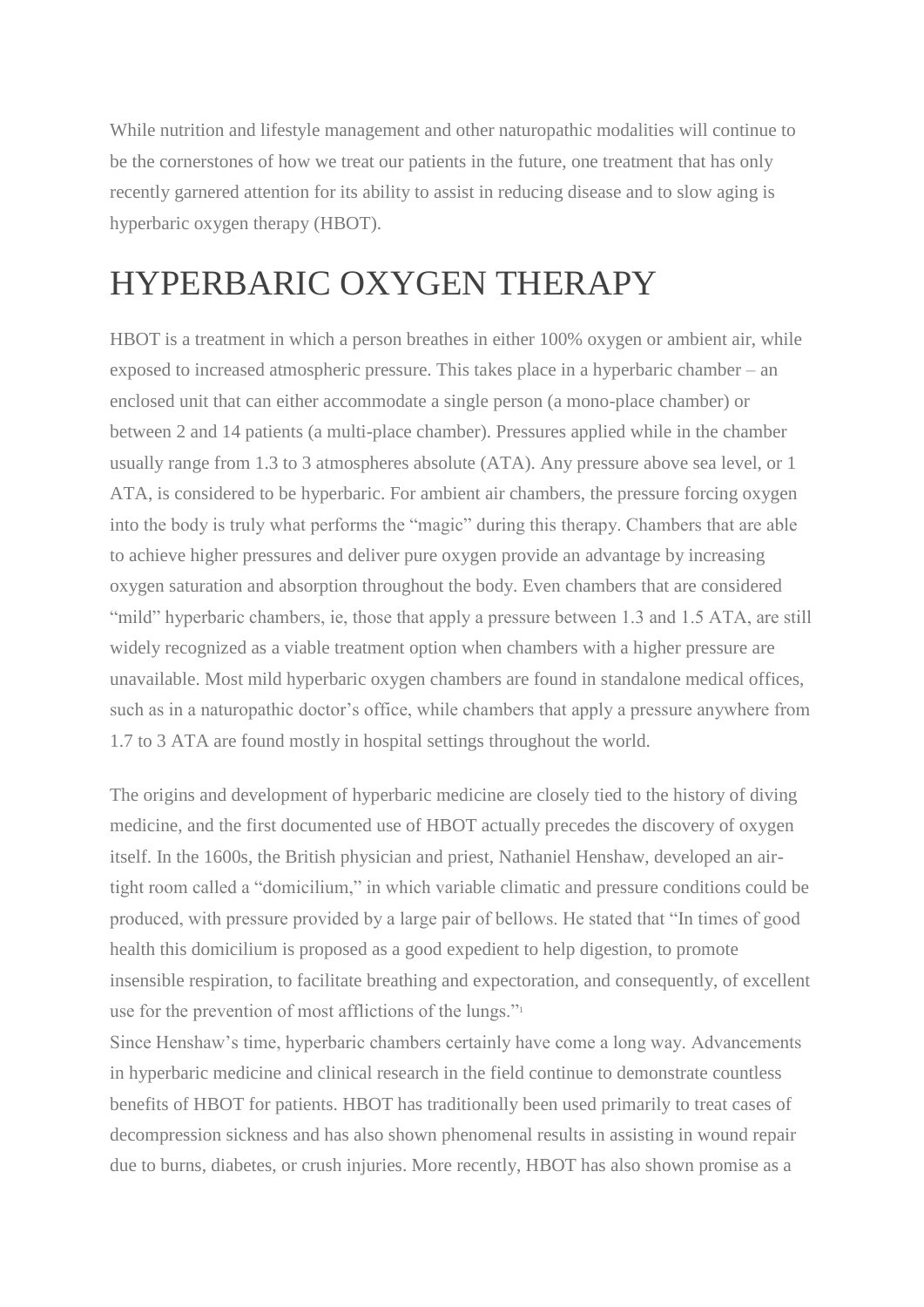standalone treatment for many other diseases and conditions. These include stroke and other cardiovascular diseases, Parkinson's disease, multiple sclerosis, autism, chronic fatigue syndrome, fibromyalgia, Lyme disease, Crohn's disease, ulcerative colitis, and cancer.

While HBOT's role in preventing and treating the aforementioned diseases has been extensively studied, there is a dearth of literature explaining its capacity to treat the aging patient without any evident pathology – more for an "anti-aging" purpose. It can easily be argued that most aging patients who are seen by naturopathic physicians would like to have more energy or vitality, improve their memory and brain function, reduce inflammation and/or pain, and improve their circulation. HBOT certainly has the potential to benefit patients in each of these areas. The following sections will discuss HBOT's role in energy production, cerebral perfusion, and inflammation reduction.

### ENERGY PRODUCTION

Within the human body, energy, in the form of ATP, is generated from the food that we eat on a daily basis. This takes place mostly in the mitochondria, sometimes dubbed the "energy powerhouse" of the cell. Inside the mitochondria, the Kreb's citric acid cycle and the electron transport chain (ETC) help to produce some 30 molecules of ATP per glucose molecule ingested. This ATP alone constitutes the main cellular energy packets used for all life processes.<sup>2</sup>

More importantly, to generate ATP adequately, the ETC uses most of the oxygen that we inhale. As we age, however, our bodies become more hypoxic, lacking the vital oxygen that is necessary to perfuse mitochondria; this results in lower amounts of ATP generated.

It can stand to be reasoned that many cases of age-related fatigue and lowered vitality are a direct result of these hypoxic conditions and reduced mitochondrial energy-producing capability. Chronic fatigue syndrome (CFS), with a typical onset being later in life, is an illness characterized by medically unexplained fatigue lasting at least 6 months and accompanied by infectious, rheumatological, and/or neuropsychiatric symptoms. It has been demonstrated that individuals with CFS suffer from great mitochondrial dysfunction with the degree of dysfunction and severity of the illness being strongly correlated.<sup>2</sup> Moreover, hypoxia has been shown to impair mitochondrial function and diminish ATP production in other disease states. Since only 0.3% of all inhaled oxygen is ultimately delivered to the mitochondria,<sup>3</sup> increasing the oxygen delivery to the mitochondria by HBOT may actually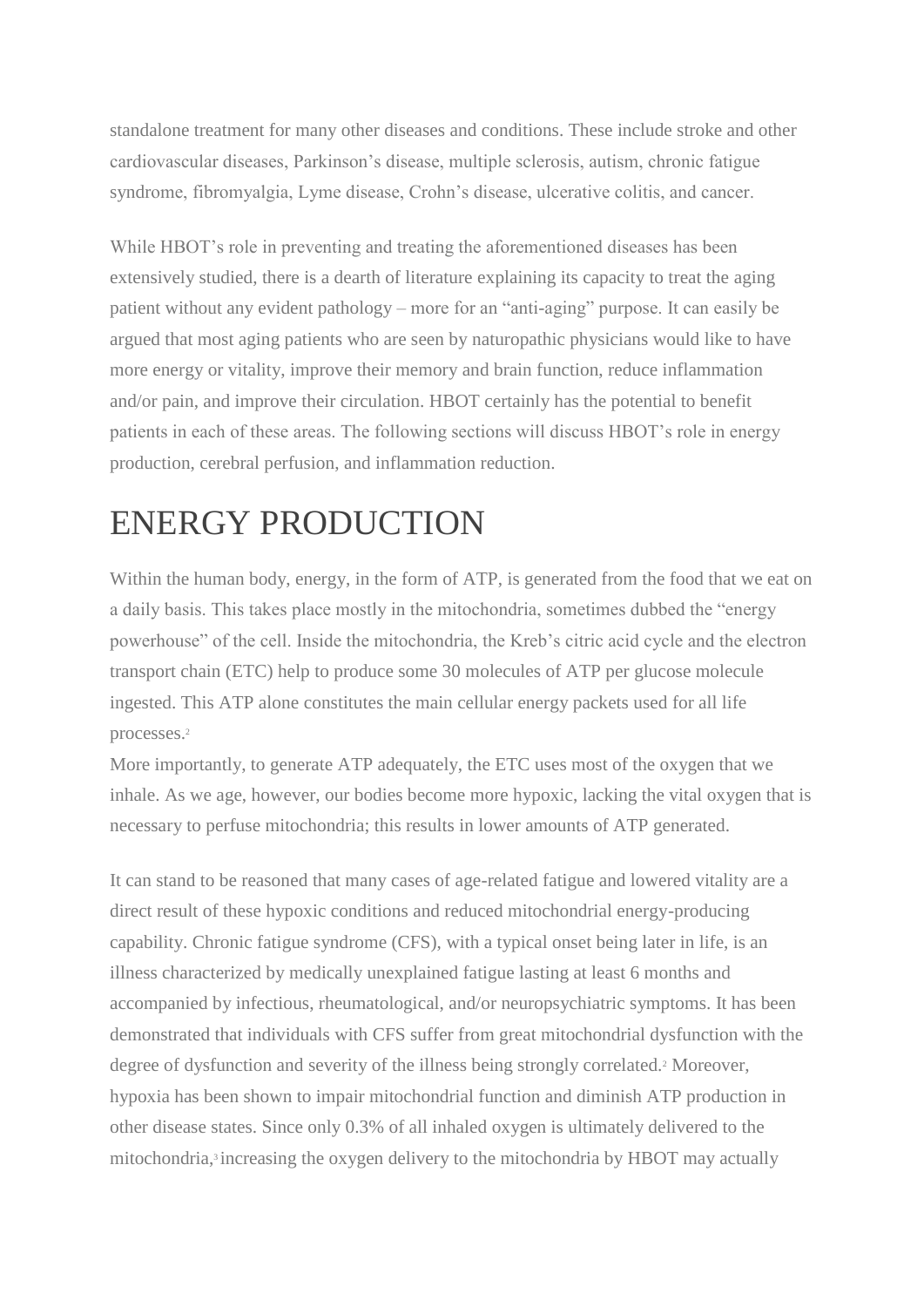improve mitochondrial function and improve age-related fatigue. In animal studies, HBOT (in comparison to room air pressure and oxygen levels) has been shown to increase the amount of work done by mitochondria, improve mitochondrial function after brain injury, and prevent mitochondrial deterioration.<sup>4</sup>

Despite its importance, mitochondrial dysfunction is only 1 plausible explanation for agerelated fatigue. Nutritional, lifestyle, endocrinological and cardiovascular factors should also be considered to explain an aging person's energy decline. With that being said, most patients can benefit from HBOT, and the therapy could be considered to help any degree of fatigue, from mild to even the most severe forms, seen in CFS.

### CEREBRAL PERFUSION

Undoubtedly, the brain is one of the most important vital organs in the human body. With increasing age, the brain's weight and volume both decrease. Atrophy of the brain mostly involves the grey matter, which has been shown in research using computed tomography (CT) imaging. Subsequent to atrophy of the grey matter, cerebral blood flow has been reported to decline with advancing age.<sup>1</sup> Restoring brain function is one of the many important goals of HBOT in aging patients. With improved brain function, many age-related symptoms such as memory decline, confusion, disorientation, dizziness, headaches, or tinnitus may be corrected. HBOT has also been used extensively over the last 50 years as a primary or adjunctive therapy, and in both experimental and clinical studies to treat stroke and other types of insults to the brain, such as encephalopathy, carbon monoxide poisoning, cerebral air embolism, and acute spinal cord injury. Unfortunately, it does not appear that patients with Alzheimer's disease are responsive to HBOT.<sup>5</sup>

In the United States, there are more than 700 000 documented cases of stroke each year, with about 80% of these due to focal cerebral ischemia as a result of interruption of blood flow to brain tissue.<sup>6</sup> During focal ischemia, the ischemic core is thought to be surrounded by an area that is viable, yet non-functioning, called an "ischemic penumbra." Neuronal cells in this area might be salvaged with appropriately timed and adequate therapy.<sup>7</sup> HBOT may restore function in areas of the brain that are hypoxic and primarily vascular in origin, even in cases with onset up to a decade prior to treatment. Single photon emission computed tomography (SPECT) scans are helpful in determining rates of blood perfusion and metabolic changes in regions impacted by stroke, and can provide prognostic clues before, during, and after HBOT therapy.<sup>5</sup>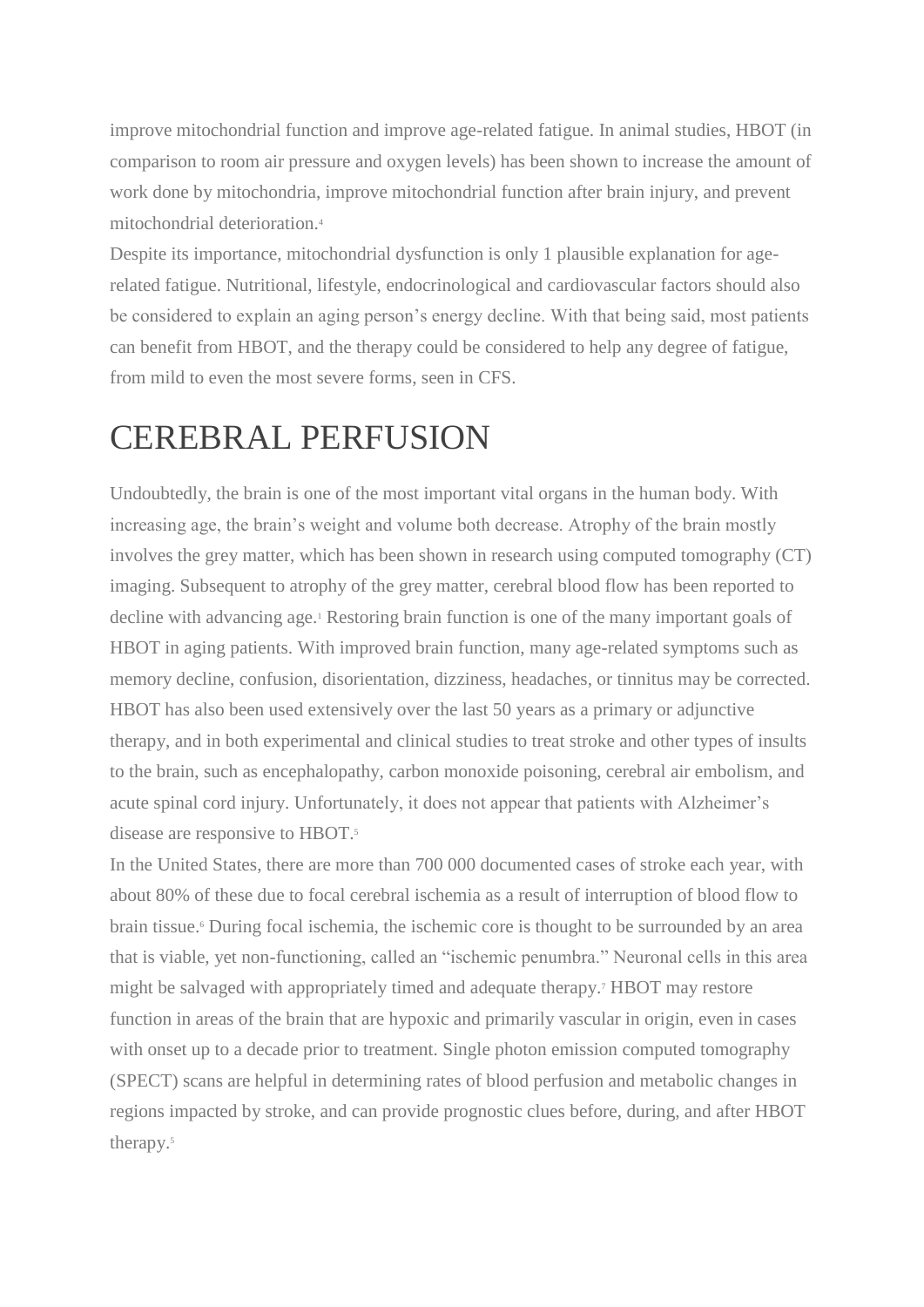There are many case reports documenting HBOT's efficacy in improving brain function. One such case, reported by Dr Richard Neubauer, a pioneer in hyperbaric medicine, involved a 70 year-old woman who had a 1-year history of confusion, forgetfulness, agitation, and inability to live alone. A SPECT scan showed that the patient did not have Alzheimer's disease but had hypoperfusion in the frontal and temporal lobes. After just 3 treatments, her SPECT scan had improved dramatically, and after just 20 treatments the patient returned to a perfectly normal lifestyle and work as a minister.<sup>5</sup>

Clearly, HBOT can help to treat and reverse damage caused by a variety of insults to the brain. It also has the potential to be a great adjunctive or standalone treatment in improving brain function in aging patients. Most research has documented the use of higher pressures in treating patients with recent stroke. The use of mild hyperbaric chambers (1.3-1.5 ATA) has also been reported to positively affect hypoxic or damaged brain tissue.

### INFLAMMATION

Inflammation is now widely regarded as the precursor to a wide array of diseases. Antiinflammatory diets, restoring the gastrointestinal mucosal barrier in leaky gut, and improving the intestinal microbiome are all naturopathic cornerstones to help reduce inflammation. HBOT also has the potential to reverse inflammation and prevent disease. Inflammatory bowel disease is a chronic inflammatory disease of the GI tract characterized by chronic and recurrent ulcerations, and includes both Crohn's disease and ulcerative colitis.8Activated macrophages appear to play a key role in the disease process and produce inflammatory cytokines, including TNFα and interleukin (IL)-6 and IL-8. A recent meta-analysis of 19 studies demonstrated clinical improvement in both Crohn's disease (78% of patients) and ulcerative colitis (100% of patients) after HBOT.<sup>8</sup> Significant decreases in proinflammatory cytokines (IL-1, IL-6, TNF $\alpha$ ) were also demonstrated in the patients with Crohn's, and a decrease in IL-6 in ulcerative colitis patients undergoing HBOT.

Arthritis, another inflammatory disease, affects nearly 1 out of 5 adults in the United States. Individuals with arthritis suffer from great pain, disability, and decreased quality of life. Animal studies have demonstrated HBOT's ability to significantly reduce joint inflammation and sensitivity to pain. HBOT was equally as effective as aspirin in reducing both parameters.9The anti-inflammatory benefit seen in animal studies certainly proves hopeful for arthritis sufferers.

While IBD and arthritis are only 2 diseases with inflammation at their roots, HBOT should be considered to treat any inflammatory disease, commonly found in aging.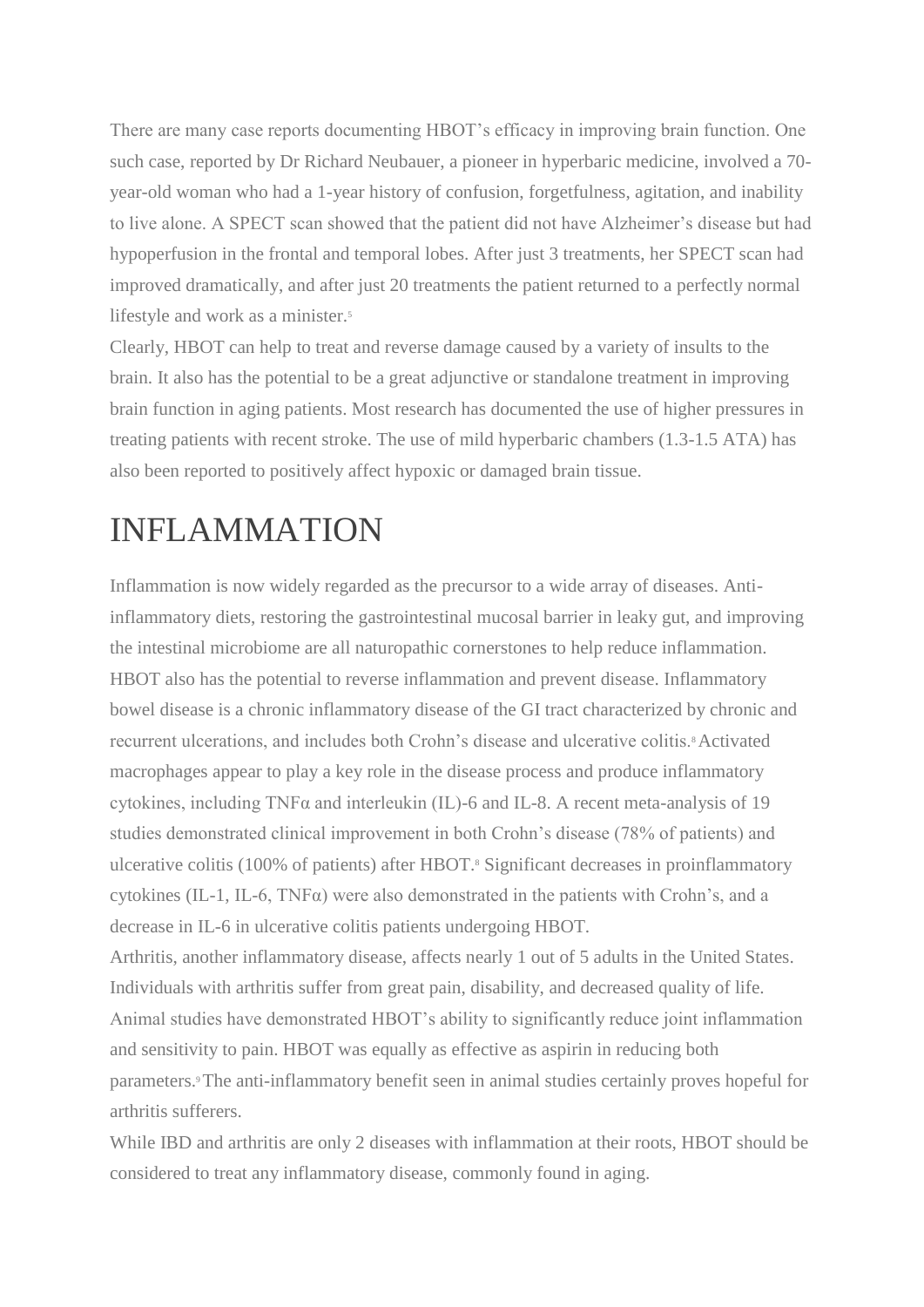## POTENTIAL SIDE EFFECTS OF HBOT

The benefits of HBOT are clearly numerous, and fortunately HBOT is considered a safe treatment for most people. One of the biggest concerns with HBOT is otic barotrauma. With heightened pressure in a hyperbaric chamber, this could lead to increased pressure and pain in the inner ear. The pain usually resolves once the chamber has completed its pressurization phase. In a mild hyperbaric chamber, this usually takes roughly 4-5 minutes. There have been instances where the pressure in the inner ear does not resolve, and to risk any further damage, the treatment is discontinued. Another potential risk is increased seizure activity in those who suffer from epilepsy. Although HBOT has been used to treat seizures, it may also activate a seizure. Absolute contraindications to receiving HBOT are individuals with compressive brain lesions, first trimester pregnancy, or patients with an active head cold. Other things to look out for with HBOT include reduced blood sugar in diabetics, pulmonary hyperexpansion, and a detox (or "die-off") reaction.

## **CONCLUSION**

Hyperbaric medicine is at the forefront of a growing trend by Americans seeking out alternative therapies to prevent and treat illness. As the US population continues to get a little older, HBOT certainly has the potential to provide a great boost to naturopathic doctors who wish to maximize clinical outcomes and help their patients have more energy, improve brain function, reduce inflammation, and feel and look better as they age.



**[M](https://ndnr.com/wp-content/uploads/2015/05/IMG_3365-copy.jpg)atthew Cavaiola, NMD, LAc**, is both a naturopathic medical doctor and licensed acupuncturist in the state of Arizona. Before graduating from SCNM, Dr Cavaiola received his Bachelors of Arts in biological sciences and a Masters of Science in human nutrition from the University of Delaware. He also received a Masters of Science in acupuncture from the Phoenix Institute of Herbal Medicine and Acupuncture. Dr Cavaiola is passionate about treating many chronic conditions associated with the aging process at the Phoenix Anti-Aging Clinic. He specializes in treating chronic illness and uses hormone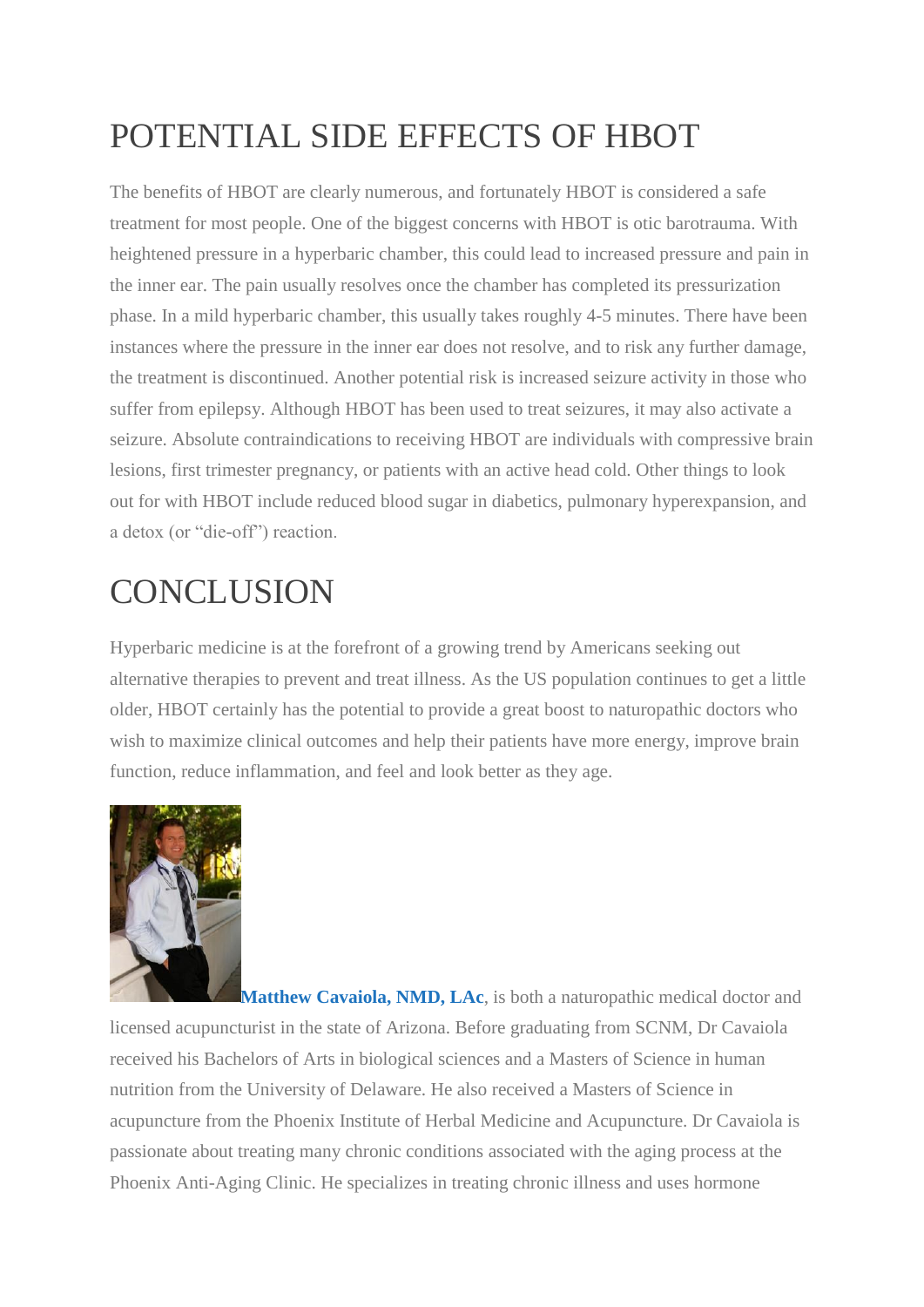replacement therapy, clinical nutrition, IV nutritional therapy, acupuncture, and hyperbaric oxygen to help his patients. Dr Cavaiola also enjoys supervising medical students at SCNM and is an adjunct professor at Rio Salado College where he teaches Introduction to Human Nutrition.

### REFERENCES:

- 1. Jain KK. *Textbook of Hyperbaric Medicine.* Cambridge, MA: Hogrefe Publishing; 2009.
- 2. Myhill S, Booth NE, McLaren-Howard J. Chronic fatigue syndrome and mitochondrial dysfunction*. Int J Clin Exp Med*. 2009;2(1):1-16.
- 3. Lane N. Oxygen: *The Molecule that made the World*. New York, NY: Oxford University Press, Inc; 2002.
- 4. Rossignol DA, Bradstreet JJ. Evidence of mitochondrial dysfunction in autism and implications for treatment. *Am J Biochem Biotechnol*. 2008;4(2):208-217.
- 5. Neubauer RA, Yutsis PI. New Frontiers: Anti-Aging Properties of Hyperbaric Oxygen Therapy. *Townsend Letter for Doctors & Patients*. 1999;192:68-70.
- 6. Faries PL, Chaer RA, Patel S, et al. Current management of extracranial carotid artery disease. *Vasc Endovascular Surg*. 2006;40(3):165-175.
- 7. Zhang JH, Lo T, Mychaskiw G, Colohan A. Mechanisms of hyperbaric oxygen and neuroprotection in stroke. *Pathophysiology*. 2005;12(1):65-80.
- 8. Rossignol DA. Hyperbaric oxygen treatment for inflammatory bowel disease: a systematic review and analysis. *Med Gas Res*. 2012;2(1):6-17.
- 9. Wilson HD, Toepfer VE, Senapati AK, et al. Hyperbaric oxygen treatment is comparable to acetylsalicylic acid treatment in an animal model of arthritis. *J Pain*. 2007;8(12):924-930.

https://bodyecology.com/articles/the-world's[-best-healing-agent-oxygen-the-secret-to-anti-aging](https://bodyecology.com/articles/the-world)

## **The World's Best Healing Agent: Oxygen, the Secret to Anti-Aging**

From professional athletes to actresses, autistic children to Alzheimer's patients, one treatment is having fantastic results. What is Hyperbaric Oxygen Therapy? Almost 20 years ago, we saw its potential emerge.

#### *When cells do not receive enough oxygen, they slowly begin to malfunction and die.*

In 1998, a Scottish physician from the University of Dundee reported that the same high-pressure hyperbaric chambers used to prevent decompression sickness in deep sea divers could serve another purpose — preventing permanent damage to the spinal cord and even paralysis in cases of spinal cord injury. Raising oxygen levels in the damaged nerve tissue to normal levels could aid in recovery, Dr. Philip James said.<sup>1</sup> In 2013, specialists at Israel's Assaf Harofeh Medical Center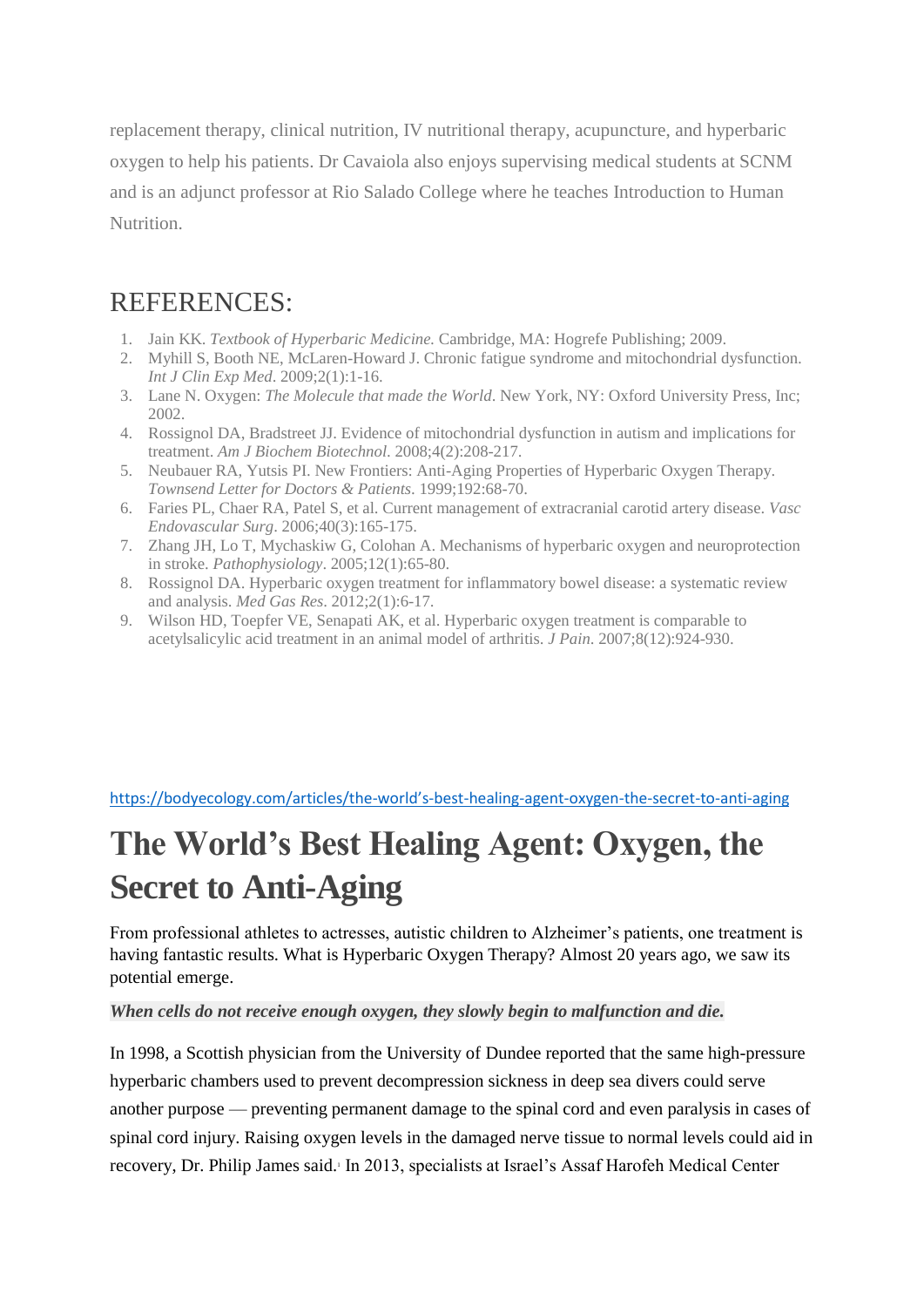using hyperbaric oxygen treatments noted remarkable improvements in brain function, up to 20 years after a patient suffered a stroke.<sup>2</sup>

In the past two decades, as the popularity of Hyperbaric Oxygen Therapy has increased, celebrities like Keanu Reeves, John Travolta, and Kirstie Alley have made headlines for using the treatment. Michael Jackson was even reported to have kept a \$125,000 hyperbaric oxygen chamber in his home as his own "Fountain of Youth."<sup>3</sup>

### IF WE COULD TURN BACK TIME

We are so dependent on oxygen that each blood cell is equipped with 280 million molecules of hemoglobin. In red blood cells, hemoglobin is what binds to oxygen, carrying it through the body and delivering it to cells. As the source of life, oxygen may be more important than we first realized — new geological studies that emerged from Western Greenland in 2016 revealed that oxygen may have been present in our atmosphere up to 0.8 billion years *earlier* than scientists previously estimated.<sup>4</sup> It took 100 million years for the oxygen supply in the oceans and atmosphere to rise to a level that could sustain all animal life on earth, occurring only 600 million years ago.<sup>5</sup>

Oxygen's role as a life-giver in our universe is fascinating, and we can see the same effect, on a smaller scale, inside the human body. When tissue in the body becomes damaged, it is unable to receive full support from surrounding blood vessels. This could happen in the brain, in the muscle tissue, in the joints, or in the organs.

#### **[When we age,](http://bodyecology.com/articles/easy-anti-aging-secrets.php) when our skin begins to sag, and when we develop wrinkles, there is less blood flow to the skin and less cellular support.**

When our hair begins to thin, and when our hands and feet are always cold, this is an indication that the body's vascular system is not able to fully nourish each and every cell. When our memory begins to fail, especially if there has ever been a head trauma in the past, this is because there are places in the brain that are not receiving the support they need.

#### **Oxygen is the anti-aging secret.**

Many anti-aging protocols focus on mitochondrial health. The mitochondria are found in our cells, and they are responsible for creating usable cellular energy. This process requires oxygen! The body literally uses oxygen to fuel itself.

As researchers from the Universities of Bristol and St. Andrews discovered in 2009, a healthy flow of oxygen that supports healthy circulation in the body can have a direct effect on the health of the skin. Researchers observed that the color of a person's skin determines how healthy — and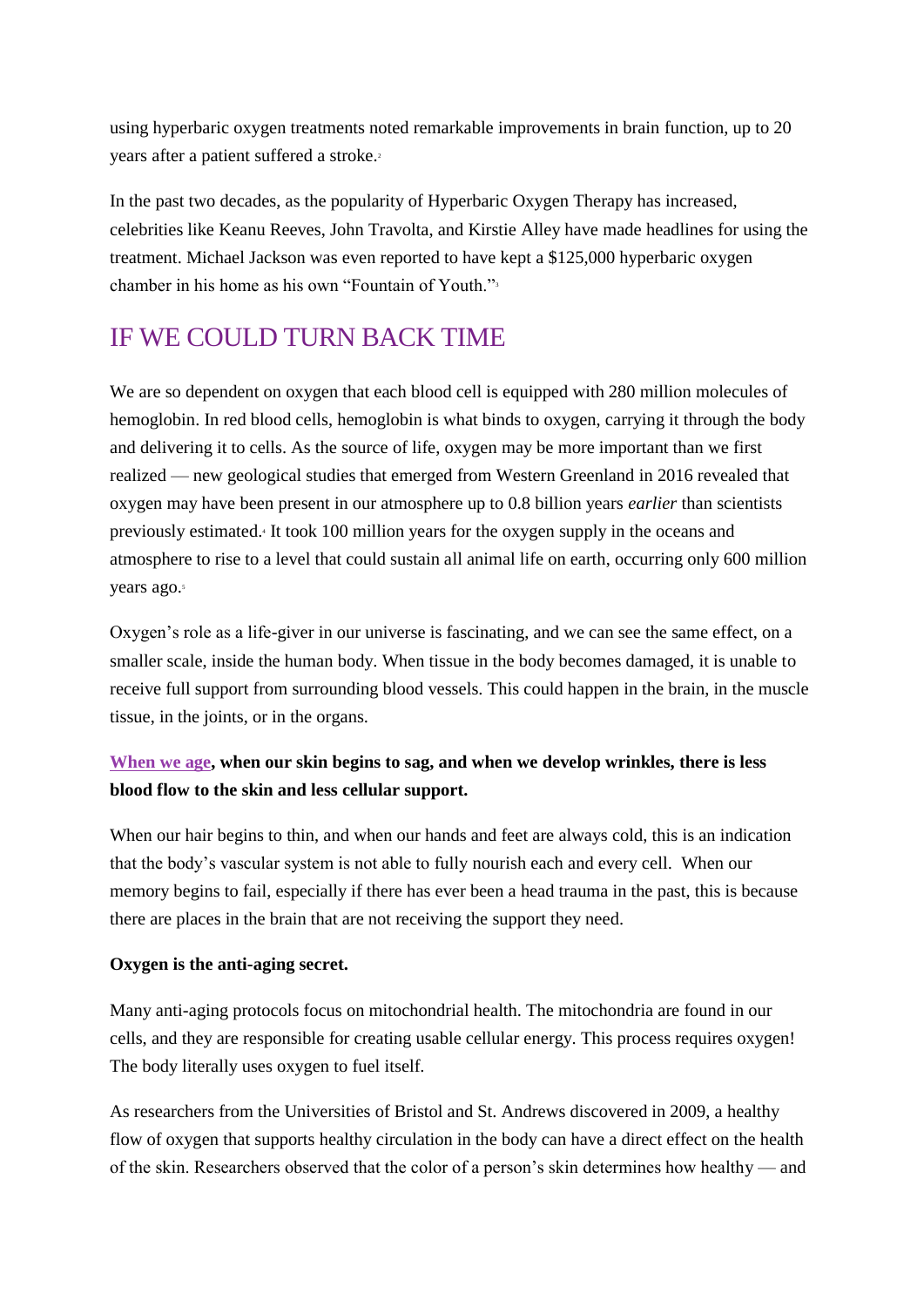how attractive — they look, with many changes in skin tone related to diet. Skin that was flushed and full of oxygen was linked to a stronger heart and lungs, solidifying that rosier skin may indeed appear healthier.

"We knew from our previous work that people who have more blood and more oxygen color in their skins looked healthy, and so we decided to see what other colors affect health perceptions," Dr. Ian Stephen, a researcher from the University of Bristol, said.<sup>5</sup> "In the West, we often think that sun tanning is the best way to improve the color of your skin, but our research suggests that living a healthy lifestyle with a good diet might actually be better."

It turns out that as we age, our cells become progressively starved of nutrients. This could be because of diet, lifestyle, or other stress factors. As this happens, the number of mitochondria in each cell decreases. Our cells fail to thrive. When we supply oxygen to our cells and to the mitochondria, this can, in a very literal sense, stoke the cellular fire. We become healthier, we have more energy, and our cells are more productive and efficient. This may manifest as changes in health or changes in the color or texture of the skin.

### WHAT IS HYPERBARIC OXYGEN THERAPY?

#### **Hyperbaric Oxygen Therapy (HBOT) delivers oxygen to your body where you need it most.**

Just because you breathe in enough oxygen to survive, it does not mean that your joints or your organs are receiving enough oxygen to function properly. Remember, when cells do not receive enough oxygen, they slowly begin to malfunction and die.

Hyperbaric Oxygen Therapy takes place in a high-pressure, oxygen-rich chamber. This therapy, which is FDA-approved and in some cases even covered by insurance companies, can transform a person's health. This is because HBOT bathes the cells in the body with oxygen. The chamber is pressurized, and oxygen easily enters into the body.

Body Ecology was able to discuss the benefits of HBOT with Maya Volk of Global Hyperbaric, whose center documents tremendous results on a wide array of health challenges.

#### **Maya references Dr. Gunnar Heuser's research on the efficacy of HBOT, which can help:**

- Speed up the healing process after an injury or surgery.
- Aid in recovery after stroke or a traumatic brain injury.
- Ease arthritic pain.
- Lessen the inflammatory response in patients with autoimmunity like multiple sclerosis or rheumatoid arthritis.
- Generate glowing skin and improve skin elasticity.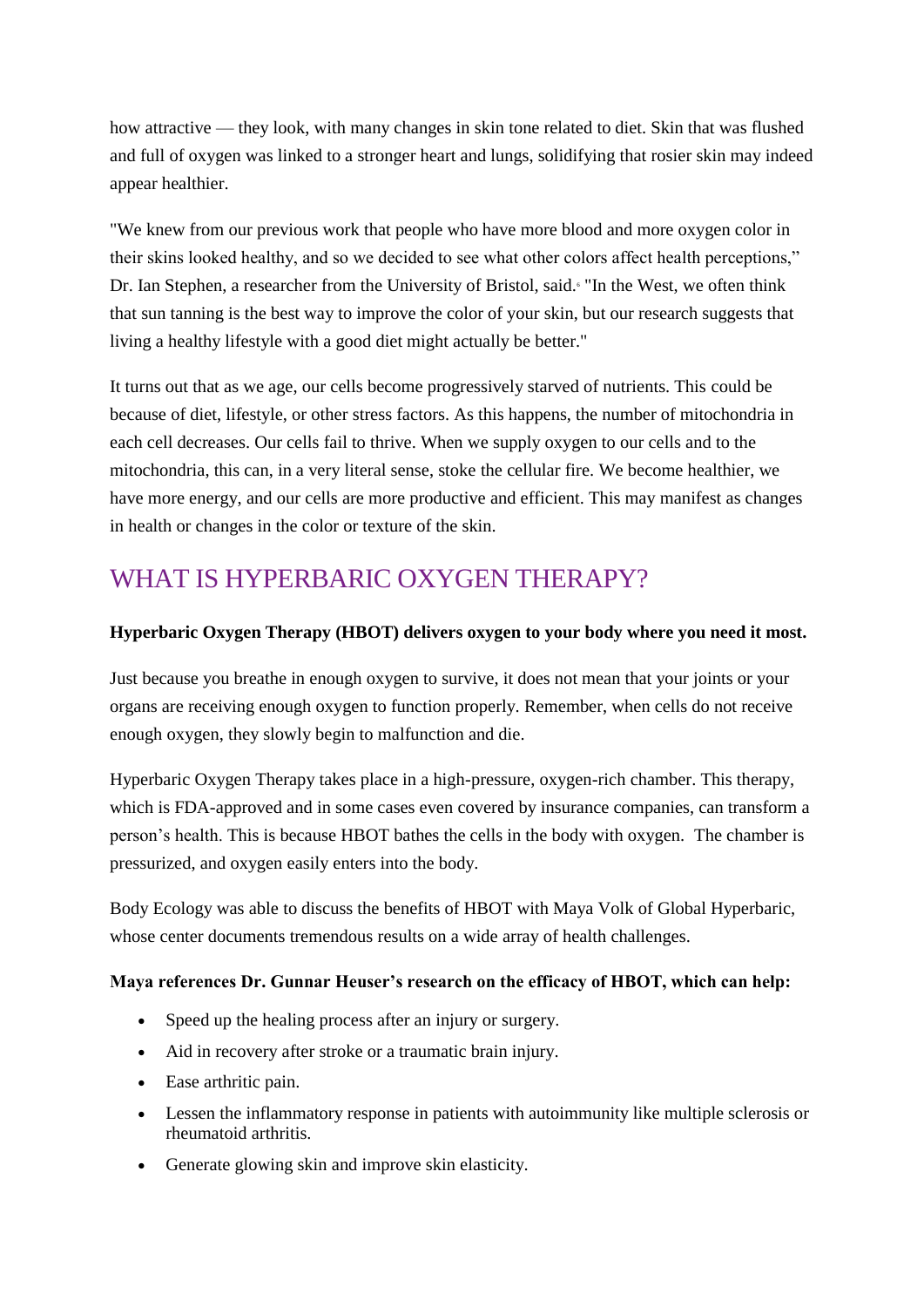- Improve brain function, memory, and mood.
- Mitigate the effects that diabetes has on vasculature.

HBOT may also help to improve the lives of those who are struggling with digestive issues, insomnia, infertility, cerebral palsy, ADD/ADHD, and autism spectrum disorder. In 2015, Israeli researchers discovered that women with fibromyalgia who underwent Hyperbaric Oxygen Therapy were able to drastically reduce their use of pain medications — and in some cases, even eliminate them altogether.7 This complemented the previous Washington State University research that suggested that hyperbaric oxygen could be used for chronic pain relief. And in 2013, University of South Florida researchers found that a combination of dietary changes and Hyperbaric Oxygen Therapy was enough to effectively prolong survival time in mice with aggressive metastatic cancer.<sup>9</sup>

#### **People that have benefited from HBOT are:**

- Professional athletes with injuries.
- Iraq and Afghanistan war veterans.
- Celebrities who want to look great and increase their energy.
- Diabetics with circulatory problems.
- Patients with chronic and systemic infections.

If you don't have the time to schedule regular hyperbaric treatments or can't find a skilled technician in your area, the [NanoVi Eco](http://eng3corp.com/body-ecology/) may provide similar results for home use. With each treatment lasting only an hour, the device is designed to stimulate repair at the cellular level producing a protective signal that is bioidentical to the body's own natural signal that governs its repair process. Comparable to Hyperbaric Oxygen Therapy, the NanoVi Eco emits a humidified air stream; breathing in the concentrated air can signal the body to start its healing process.

#### **Aging can be dangerous because it begins before you notice it.**

With aging and with many degenerative diseases like dementia or diabetes, the body slowly breaks down in increments that are barely detectable. For example, Alzheimer's and other forms of dementia do not happen suddenly. Rather the process is slow and happens over a long period of time. The trick to avoiding the devastating effects of degenerative disease is to catch the process before it is detectable.

Anti-aging is not just about [looking young.](http://bodyecology.com/articles/hyperbaric-oxygen-therapy-one-of-hollywood%E2%80%99s-best-kept-beauty-secrets) Oxygen therapies can change the appearance of the skin, and they may also address chronic health problems and improve quality of life. As University of Illinois at Chicago researchers solidified in 2005, the body's own healing process slows down under stress, a "phenomenon" that none of us are strangers to. Yet something as simple as supplying oxygen to the skin can almost completely reverse a slowed recovery process — at the most fundamental level, oxygen lets tissues breathe and heal.<sup>10</sup>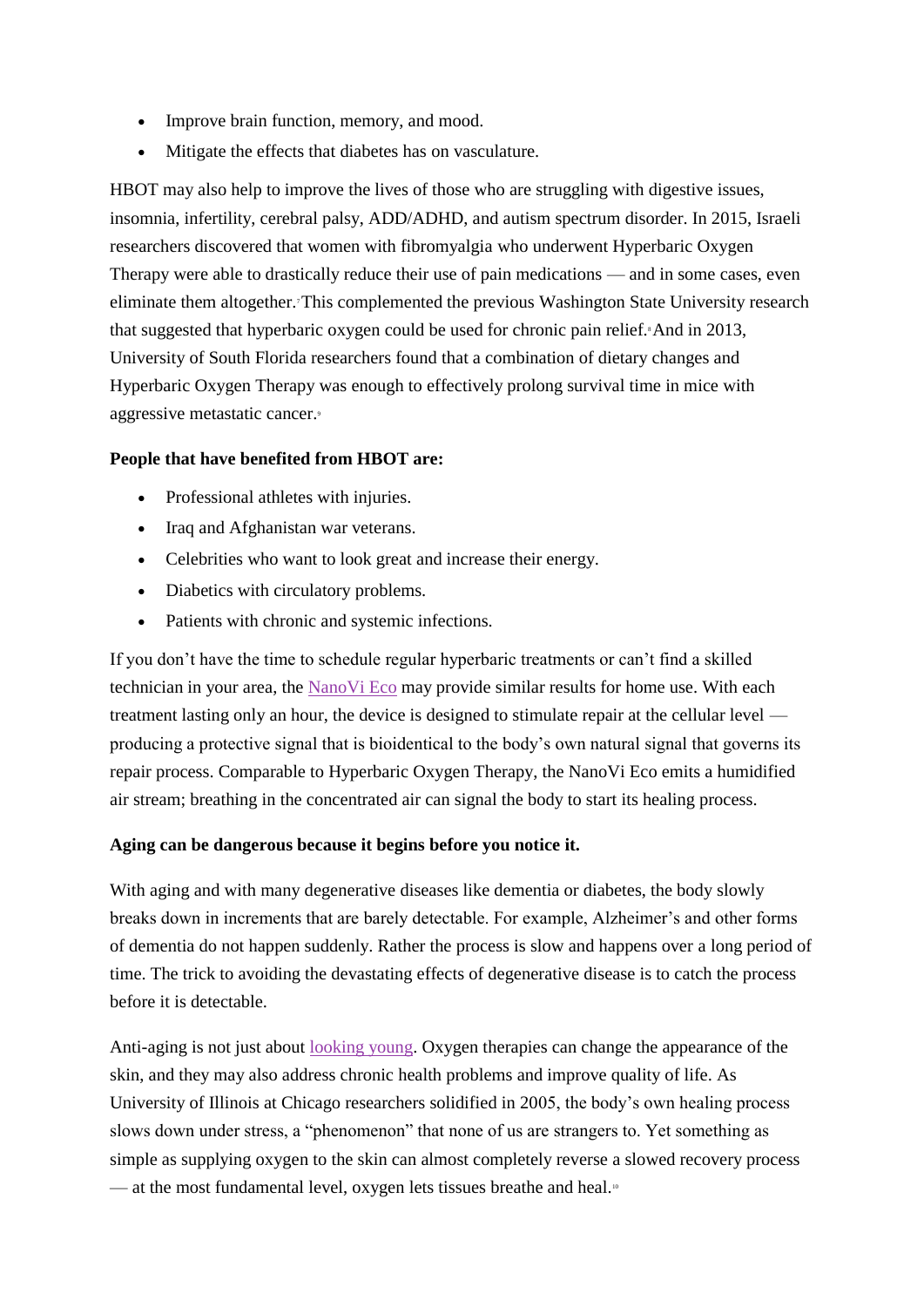#### What To Remember Most About This Article:

Our bodies depend on oxygen for survival*.* A lack of oxygen can decrease blood flow, damage tissue, cause premature aging, cause the hair to thin, and even affect the memory. When we age, our cells are starved of nutrients, but supplying oxygen to our cells can provide health, energy, and vitality.

Hyperbaric Oxygen Therapy (HBOT) delivers oxygen to the areas of your body where you need it most, beyond just survival. Hyperbaric Oxygen Therapy will bathe the body in oxygen to stimulate healing and recovery, ease arthritic pain, reduce inflammation, improve brain function, and even improve the quality of the skin. While this therapy has a growing body of research to back it, it has been most popularly used by celebrities as an anti-aging treatment, professional athletes to speed up injury recovery, and Iraq and Afghanistan war veterans to relieve chronic symptoms and potentially treat traumatic brain injury. Stimulating repair in the body at the cellular level with an at-home device like the [NanoVi Eco](http://eng3corp.com/body-ecology/) can provide similar health benefits.

Fighting the effects of aging and degenerative disease both inside and out may improve your health and your quality of life. Oxygen, a life-giving source that has existed in our atmosphere for billions of years, is required by the body to begin its essential healing process. University of Illinois at Chicago researchers discovered that while the body's wound healing process can slow down under stress, a steady supply of oxygen can reverse slowed healing almost completely.

#### *REFERENCES:*

- 1. Bowman Gray/Baptist Hospital Medical Center. "High-Pressure Chambers Could Prevent Paralysis After Spinal Cord Injury." *ScienceDaily,* 14 May 1998.
- 2. "Decades-old stroke damage reversible with oxygen therapy, say researchers." *Reuters.*
- 3. Wilson, Jeff. "Oxygen therapy is the latest rage in Hollywood." *The Daily Courier.* Sunday, October 18, 1998. Print.
- 4. Robert Frei, Sean A. Crowe, Michael Bau, Ali Polat, David A. Fowle, Lasse N. Døssing. Oxidative elemental cycling under the low O2 Eoarchean atmosphere. *Scientific Reports,* 2016; 6: 21058 DOI: 10.1038/srep21058.
- 5. Philip A. E. Pogge von Strandmann, Eva E. Stüeken, Tim Elliott, Simon W. Poulton, Carol M. Dehler, Don E. Canfield, David C. Catling. Selenium isotope evidence for progressive oxidation of the Neoproterozoic biosphere. *Nature Communications,* 2015; 6: 10157 DOI: 10.1038/NCOMMS10157.
- 6. Stephen ID et al (2009). Facial skin coloration affects perceived health of human faces. *International Journal of Primatology* DOI 10.1007/s10764-009-9380-z.
- 7. Shai Efrati, Haim Golan, Yair Bechor, Yifat Faran, Shir Daphna-Tekoah, Gal Sekler, Gregori Fishlev, Jacob N. Ablin, Jacob Bergan, Olga Volkov, Mony Friedman, Eshel Ben-Jacob, Dan Buskila. Hyperbaric Oxygen Therapy Can Diminish Fibromyalgia Syndrome – Prospective Clinical Trial. *PLOS ONE,* 2015; 10 (5): e0127012 DOI: 10.1371/journal.pone.0127012.
- 8. "Hyperbaric oxygen could provide relief of chronic pain." *Federation of American Societies for Experimental Biology (FASEB).*
- 9. Angela M. Poff, Csilla Ari, Thomas N. Seyfried, Dominic P. D'Agostino. The Ketogenic Diet and Hyperbaric Oxygen Therapy Prolong Survival in Mice with Systemic Metastatic Cancer. *PLoS ONE,* 2013; 8 (6): e65522 DOI: 10.1371/journal.pone.0065522.
- 10. Gajendrareddy PK, Sen CK, Horan MP, Marucha PT. Hyperbaric Oxygen Therapy ameliorates stress-impaired dermal wound healing. *Brain Behav Immun.* 2005 May;19(3):217-22.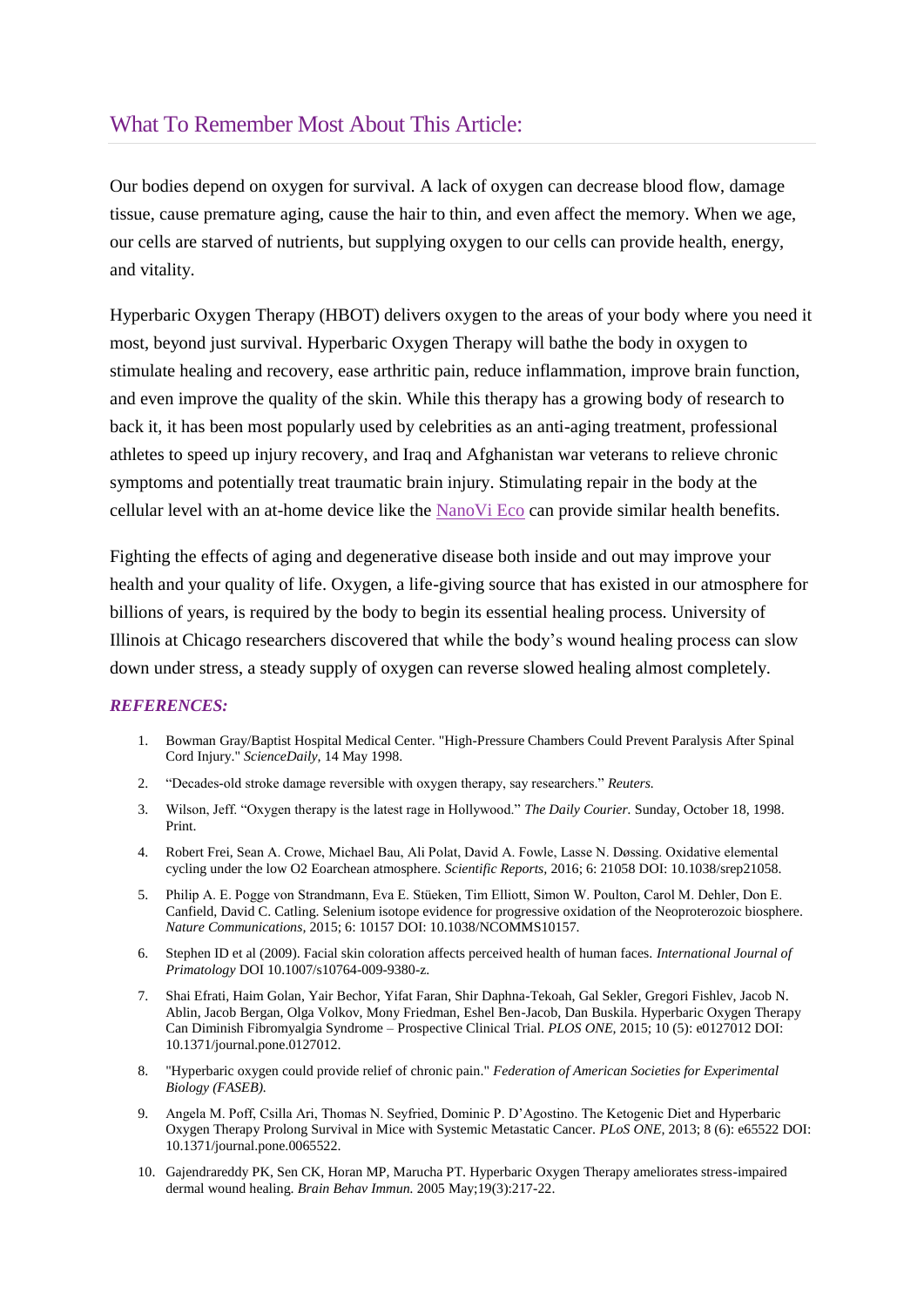#### [https://www.worldhealth.net/news/oxygen\\_therapy/](https://www.worldhealth.net/news/oxygen_therapy/)

GENERAL DESCRIPTION: The term "oxygen therapy" refers to a range of treatments that can be categorized into two basic groups: oxygenation, which refers to adding oxygen to the blood, and oxidation, which refers to a chemical process in which an electrically charged particle (electron) is split off from a molecule (which may nor may not be an oxygen molecule).

#### *GENERAL DESCRIPTION:*

The term "oxygen therapy" refers to a range of treatments that can be categorized into two basic groups: oxygenation, which refers to adding oxygen to the blood, and oxidation, which refers to a chemical process in which an electrically charged particle (electron) is split off from a molecule (which may nor may not be an oxygen molecule). Oxygenation: Oxygen can be administered in a number of ways-orally, rectally, vaginally, by vein, by artery, through inhalation or via skin absorption. Hyperbaric oxygen therapy (100% oxygen delivered under high pressure) is familiar to most people as a treatment for deep-sea divers who, having surfaced too quickly, suffer from decompression sickness (the bends). Hyperbaric oxygen therapy, whether in a hyperbaric chamber or via a special oxygen (pressure) mask, also can be used to treat a number of conditions that benefit from an oxygen-rich environment:

Oxidation: More often than not, we try to counteract the damage oxidation can cause by using antioxidants. However, oxidation is not always a bad thing. In fact, the body functions best in a state of oxidative balance. When infection or environmental stress challenges this balance, the body may need an oxidation "wake-up" call. Because of the potential for damage however, oxidative therapies are controversial and must be administered by a qualified professional. Oxidative therapies include hydrogen peroxide, ultraviolet blood irradiation, and ozone. Ozone therapy is widely used in Europe but is not yet sanctioned by the Food and Drug Administration for use in the United States.

#### *ROLE FOR ANTI-AGING:*

Oxygen therapy can help to jump start the body's antioxidant defenses and ability to fight free radicals, boost metabolism, and counteract the hypoxia (low oxygen level) that leads to sluggish cell activity and oxidative stress. Research has shown that oxygen therapy can help to improve the efficiency of hemoglobin in transporting oxygen around the body, improve blood flow by helping to keep cell membranes flexible, and detoxify and fight infection by destroying bacteria, viruses, parasites and fungi that thrive in low-oxygen environments and don't have the antioxidant resources to fight back. Hyperbaric oxygen can treat carbon monoxide poisoning-by displacing the lethal gas with oxygen, it may also be beneficial to people who have sustained burns, crush injuries and radiation damage as it stimulates the regrowth of damaged tissues. There is some evidence to suggest that hyperbaric oxygen may